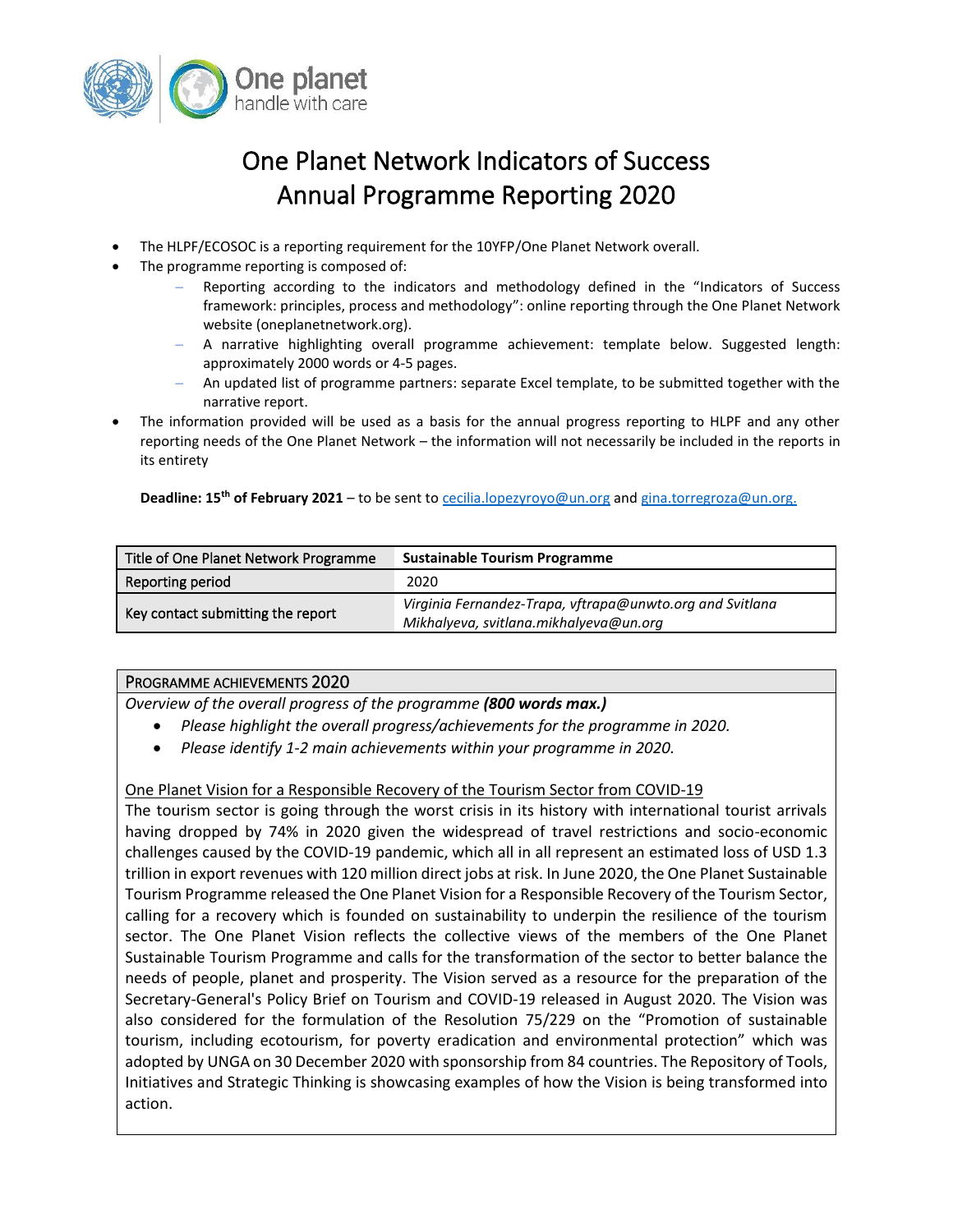

Integrating circularity in the tourism value chain

The COVID-19 crisis has raised awareness of the importance of local supply chains and the need to rethink how goods and services are produced and consumed, both key elements of a circular economy. The One Planet Sustainable Tourism Programme has been supporting the integration of circularity in the tourism value chain through two major work streams:

- 1. Global Tourism Plastics Initiative: The Initiative was launched in January 2020 and provides a global framework for action structured around a common vision and commitments to drive the tourism sector towards a circular economy for plastics. As of December 2020, 46 signatories have commited to concrete targets around elimination, reuse and value chain collaboration. Signatories include accommodation providers (which range from large and well-known companies such as Accor, a hospitality group with more than 5000 hotels and residences across 110 destinations, to SMEs, such as [Tiger Mountain Pokhara Lodge](https://www.tigermountainpokhara.com/) in Nepal that offers responsible conservation and regenerative tourism through conscious luxury travel); suppliers of guest amenities (deSter, a Gate Group member and Guava Amenities); waste-management platforms (Indonesian Waste Platform and Green Worms Eco solutions); leading online platforms (such as Booking.com with more than 29 million reported listings across more than 141,000 global destinations and Hostelworld with over 17,700 hostel properties across more than 179 countries); and tour operators (such as Tour Operators society of Kenya). The diversity of signatories demonstrates the initiative's ambition to work across tourism value chains and shows its potential to scale up solutions on industry level.
- 2. Global Roadmap on Food Loss and Waste Reduction: The Programme has embarked on the development of the Global Roadmap on Food Loss and Waste reduction and prevention in the tourism sector. The Roadmap aims to set a common vision for the tourism sector to address Food Loss and Waste (FWL) reduction and prevention. The Roadmap will help prioritizing most impactful actions and policies to address FLW across tourism value chains considering geographical specificities and following a systemic approach, which also encompasses recommendations on procurement, sustainable diets and the integration of sustainable food management in tourism policies. The Roadmap is currently in the process of development through a consultative and pre-competitive process jointly with representatives from tourism companies (such as TUI, ClubMed and Disney), national governments (France, Spain and Croatia), UN (UNWTO, UNEP, UNDP, FAO), major NGOs working on the topic of food waste (including WWF US and The Travel Foundation) as well as business associations (Sustainable Hospitality Alliance) and certification schemes (GSTC). The roadmap will be the baseline for the launch the Global Tourism Food Waste Initiative in mid-2021, which objective will be to jointly work with tourism sector stakeholders (companies, business associations, NGOs and governments) globally on the implementation of the Roadmap.

# Supporting climate action in tourism for resilience

Despite the devastating impacts of COVID-19 in the tourism sector, there is a growing consensus among tourism stakeholders as to how the future resilience of tourism will depend on the sector's ability to embrace a resource efficient, low carbon pathway. Supported by Tourism Declares, a total of 193 tourism organizations, including tour operators, travel agents and OTAs, accommodation providers, civil society, media, etc. and members of the Sustainable Tourism Programme (The Long Run, Thompson Okanagan Tourism Association, Asian Ecotourism Network, Global Sustainable Tourism Council, My Green Butler, Sustainable Travel & Tourism Agenda, Travel Foundation, EXO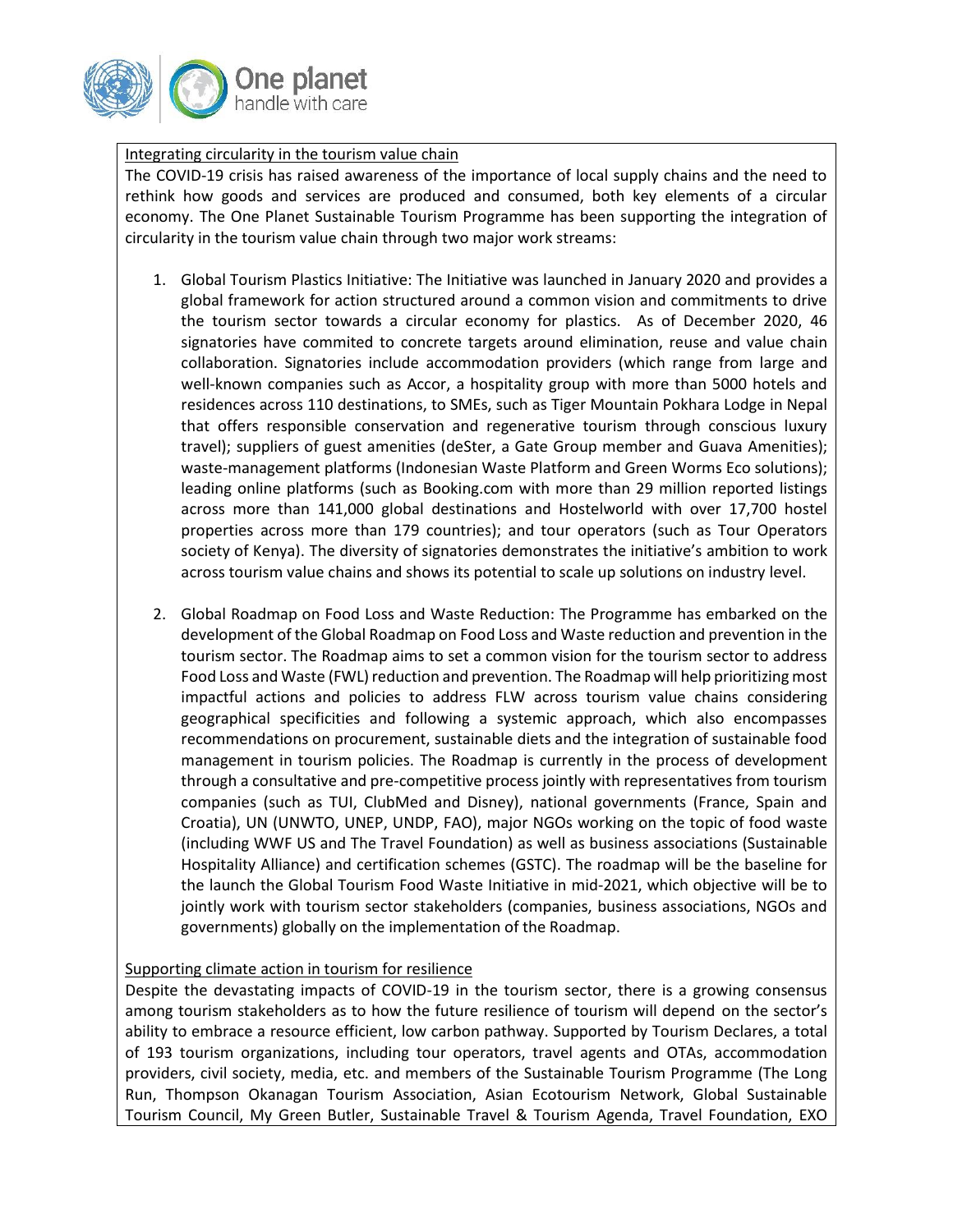

Travel, Ecollective, Griffith University, University of Surrey, Training Aid, etc.), have agreed to develop climate action plans within 12 months, share their commitments and progress publicly, cut carbon emissions, work together and advocate for change. In parallel, the destination of Machu Picchu in Peru has committed to become carbon neutral by 2050 in collaboration with Green Initiative and Inkaterra and the city of Valencia has measured and verified its CO2 emissions from tourism. Within the context of ADAPTUR project in Mexico, the first Guide for Climate Proof Tourism Investments has been released with support from BMU. The Ministry of Tourism of Bahamas conducted a survey with small hotels in Andros to assess the knowledge gap of climate change adaptation and mitigation in order to provide tailored support.

## Trainings and advisory in times of COVID-19

Programme members such as the Global Sustainable Tourism Council (GSTC) continued ensuring promotion of sustainable tourism through online trainings (for tourism stakeholders and policy makers from Jordan, Japan, Bahamas, Norway, Timor Leste, Papua New Guinea, Solomon Islands, Vanuatu, Fiji, Tonga, Kiribati and the Federated States of Micronesia) that focussed on how the GSTC Criteria can be applied to support the tourism industry to reduce the negative impacts of COVID-19 and aid the sustainable recovery of tourism. IUCN Tourism and Protected Areas Specialist Group and The Long Run also provided remarkable support to their members via research, exchanges and trainings.

*In 2020, a total of 56 new partners joined the programme (39 businesses; 1 local government; 14 civil society organizations; 2 scientific and technical organizations) bringing the total members up to 251.*

# SDG 12 UNDER REVIEW – IDENTIFICATION OF BEST PRACTICES THAT CAN CONTRIBUTE TO THE REVIEW OF SDG 12

*At the High-Level Political Forum for Sustainable Development (HLPF) this year, the focus will be on reviewing the progress of implementation on SDG 12 in particular. This is a key opportunity to showcase the role and solutions of the One Planet network as the implementation mechanism for the Goal. Please highlight 3-4 activities/initiatives from your programme's One Planet Network annual reporting, to be considered as contributions of the One Planet Network to the implementation of SDG 12 for the HLPF review of SDG 12 and related communications material.*

## UNGA Resolution 75/229 on the "Promotion of sustainable tourism, including ecotourism, for poverty eradication and environmental protection"

UNWTO supported the drafting and negotiations of the new operational paragraph included to the official text of the Resolution on 30 December 2020 with facilitation by Morocco. The inclusion is aligned with SDG Targets 12.1 and 12.2. as it calls for support from all stakeholders "to ensure inclusive processes when devising recovery plans and policy responses to the COVID-19 pandemic, …, to strengthen approaches that reduce greenhouse gas emissions, ensuring sustainable consumption and production patterns, all of which have the potential to drive innovation in tourism towards sustainability and, besides mitigating its climate and environmental impacts, can result in sustainable management of scarce natural resources and fragile ecosystems...".

#### Global Tourism Plastics Initiative

Led by UNEP and UNWTO in collaboration with the Ellen MacArthur Foundation, this initiative is implemented within the framework of the Sustainable Tourism Programme and therefore it relates to SDG Target 12.1. The initiative is a sectoral interface of the New Plastics Economy Global Commitment and has been at the forefront of providing guidance to the sector on the use of plastics in times of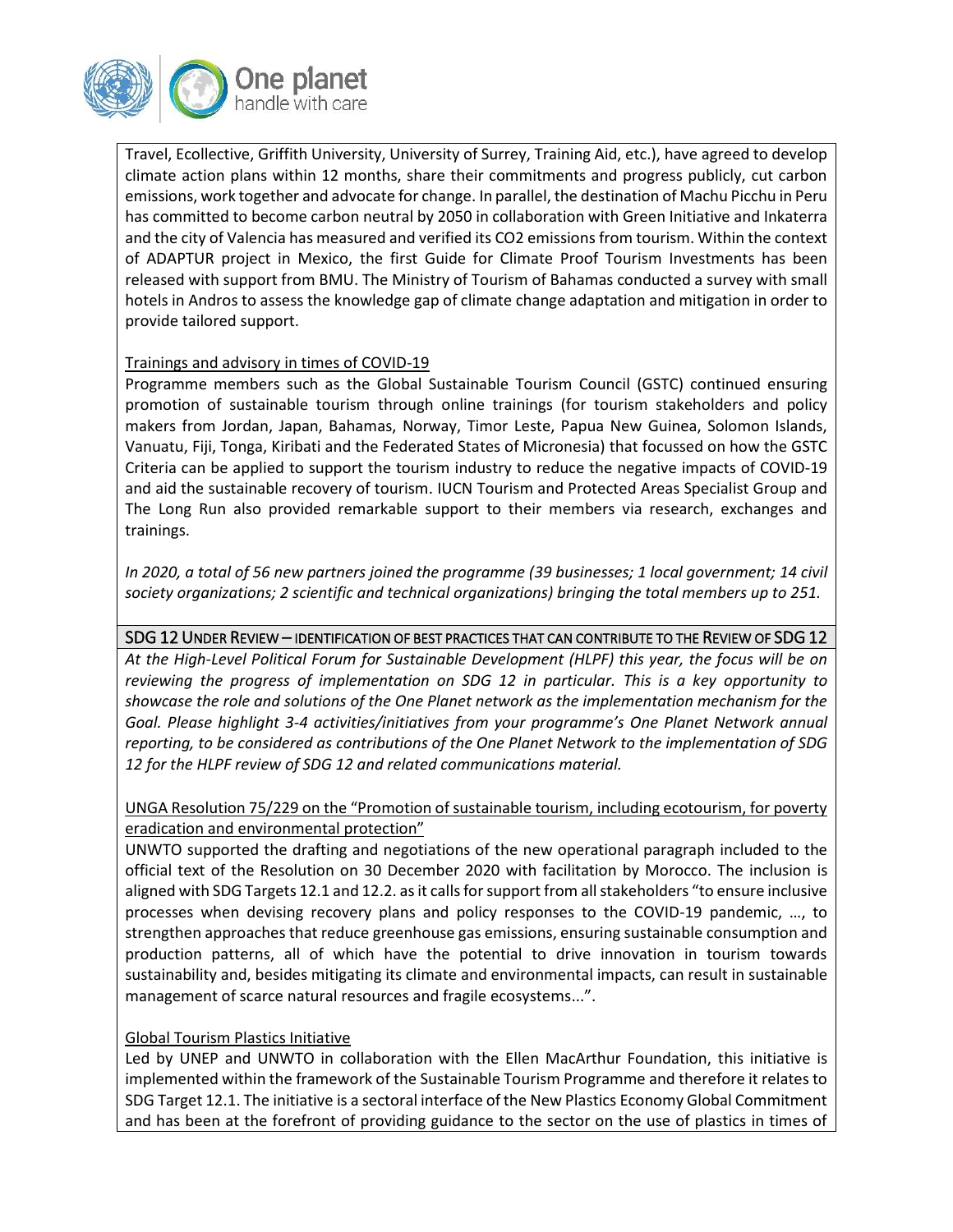

COVID-19, therefore connecting to SDG Target 12.4. in relation to the plastic waste provisions of the Basel Convention. With regards to SDG Target 12.5., the Initiative sets a series of requirements on circular economy of plastics for tourism businesses and destinations. Tourism sector actors define specific targets for the elimination of single use items and packaging, so as for implementation of reuse models when elimination is not possible. The initiative also requests signatories to work on recycled content of plastics that they purchase and recycling and composting rates of plastics. The commitments are defined within signatory packs that are tailored for each sub-sector and type of actor. To track the progress annually, signatory commit to annually report on progress achieved against targets that were set. Guidance on procurement is also under development. Therefore, the Initiative also connects to SDG Targets 12.6. and 12.7.

To implement these commitments the Programme provides direct support to signatories by developing tools and methodologies and by sharing information about existing tools. Since the beginning of the COVID-19 crisis, an increased use of single use plastic was observed globally. Due to incorrect disposal and waste management, plastic products such as gloves, masks and hand sanitizer bottles have already been found in the natural environments of major tourism destinations. To support signatories in continuing implementing their ambitious commitments despite the context of increased demand for single use, the Programme developed jointly with UNEP, UNWTO, Ellen MacArthur Foundation and major tourism stakeholders that are part of Initiative's Advisory Group, Recommendations for the Tourism Sector to Continue Taking Action on Plastic Pollution during COVID-19 Recovery. The Recommendations build on the latest guidance from World health Organization, UNEP and health authorities of some governments. They provide guidance on safe and environmentally sound processes to ensure hygiene standards of reusable schemes (target 12.4). The Recommendations are available in 6 official UN languages (English, French, Spanish, Arabic, Chinese and Russian).

In addition, signatories of the Initiative and members of its Advisory Group requested the programme to develop sustainable procurement recommendations on circular economy of plastics. The programme partnered with the SPP programme and has embarked in the process of development of this guidance expected to be issued in October 2021 (target 12.7).

#### Global Tools and Approach for Sustainable Food Management in the Tourism Sector

The systems analysis of the food value chain considers the drivers of food systems and demonstrates that, while the majority of natural resource use and environmental impacts is taking place at the primary production stage, primary producers have a limited ability to shape food systems and change their production practices. Comparatively, the actors along the middle stage value chain do not use the majority of resources, yet they can have relevant impacts on both ends of the value chain, contributing to shape what food farmers produce and sell and what food consumers buy and eat. Tourism food-related operations, being positioned in the middle and end stages of food value chains, play an important role, primarily with regards to food service (including sourcing and preparation), individual consumption3 and waste and disposal, but also have potential to influence other stages such as packaging, logistics and production. SDG target 12.3 aims to "by 2030, halve per capita global food waste at the retail and consumer levels and reduce food losses along production and supply chains (including post-harvest losses)." Currently, several international frameworks and organizations are working on advancing target 12.3 globally across global food value chains targeting major producers and retailers. Nevertheless, despite importance of food value chains in tourism activities, there is no clear pathway ensuring tourism businesses are advancing in sufficiently impactful manner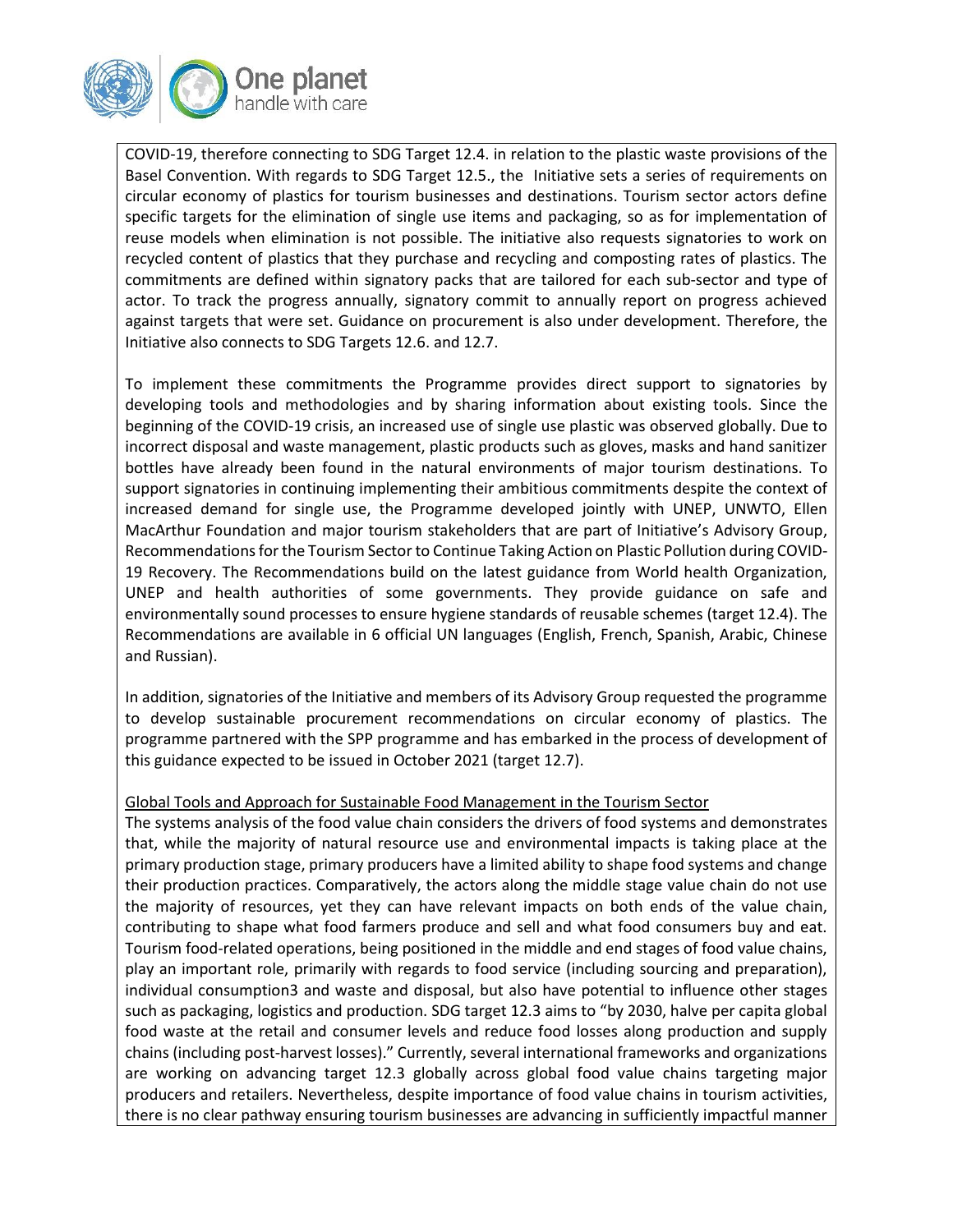

to contribute to the 12.3 and more broadly sustainability and circularity of food value chains.

The One Planet Sustainable Tourism Programme has embarked on the development of the Global Roadmap on Food Loss and Waste reduction and prevention in the tourism sector. The Roadmap aims to set a common vision for the tourism sector to address Food Loss and Waste (FWL) reduction and prevention. The Roadmap will set targets and yearly milestones by 2030 for the tourism sector to reach SDG12.3, including guidance to monitor progress globally and per company/ organization/ destination on an annual basis. The Roadmap will help prioritizing most impactful actions and policies to address FLW across tourism value chains considering geographical specificities and following a systemic approach, which also encompasses recommendations on procurement, sustainable diets and the integration of sustainable food management in tourism policies. This work stream is implemented within the framework of the Multi-partner Trust Fund for SDG12 project on "Promoting sustainable food consumption and production patterns through integrated tools, advocacy and multi-stakeholder action", and is directly related to SDG Targets 12.2, 12.3.

#### UNWTO International Network of Sustainable Tourism Observatories (INSTO)

The initiative is directly connected to SDG Target 12.b. as the observatories monitor the economic, environmental and social impact of tourism at the destination level. The network currently has 30 destinations members with the latest addition being the Canary Islands in Spain, confirming a growing trend to support the timely measurement of impacts. The Croatian Observatory of Sustainable Tourism reported in 2020 an increase of municipalities undertaking monitoring from 6 to 22 destinations. According to the data reported, from 2016 to 2018, there had been an increase of 3.4% in water consumption, 13% increase in energy consumption and 15.5% increase in waste production per tourist night compared to general population. The Ministry of Tourism of Croatia has initiated the development of a Sustainable Tourism Development Strategy 2030 and a 2021-27 National Sustainable Tourism Development Plan as long-term frameworks for tourism development. A Strategic Environmental Assessment (SEA) for the future strategy will be conducted to assess potential significant environmental impacts that may arise from the implementation of the strategy.

#### **GLOBAL STRATEGIC INITIATIVES**

*Please highlight the most prominent ways the programme has contributed to*

- *The network-wide initiative on plastics (responding to UNEA4 Resolution 6)*
- *Strengthening the science-policy interface (responding to UNEA4 Resolution 1)*
- *Engaging with initiatives addressing priority value chains of food, construction and textiles (responding to UNEA4 Resolution 1)*
- *The delivery of other resolutions (UNGA and other international commitments)*
- *Cross-programme collaboration that clearly illustrate the leveraging of complementary expertise between programmes*

STP is part of the network-wide initiative on plastics (responding to UNEA4 Resolution 6) and has actively participated in development of common narrative and its operationalization on Programme level through implementation of the Global Tourism Plastics Initiative. In addition, this crossprogramme coordination framework supported establishment of STP collaboration with SPP on development of sustainable procurement recommendations on circular economy of plastics in the tourism sector.

Within the framework of the Multi-partner Trust Fund for SDG12 project on "Promoting sustainable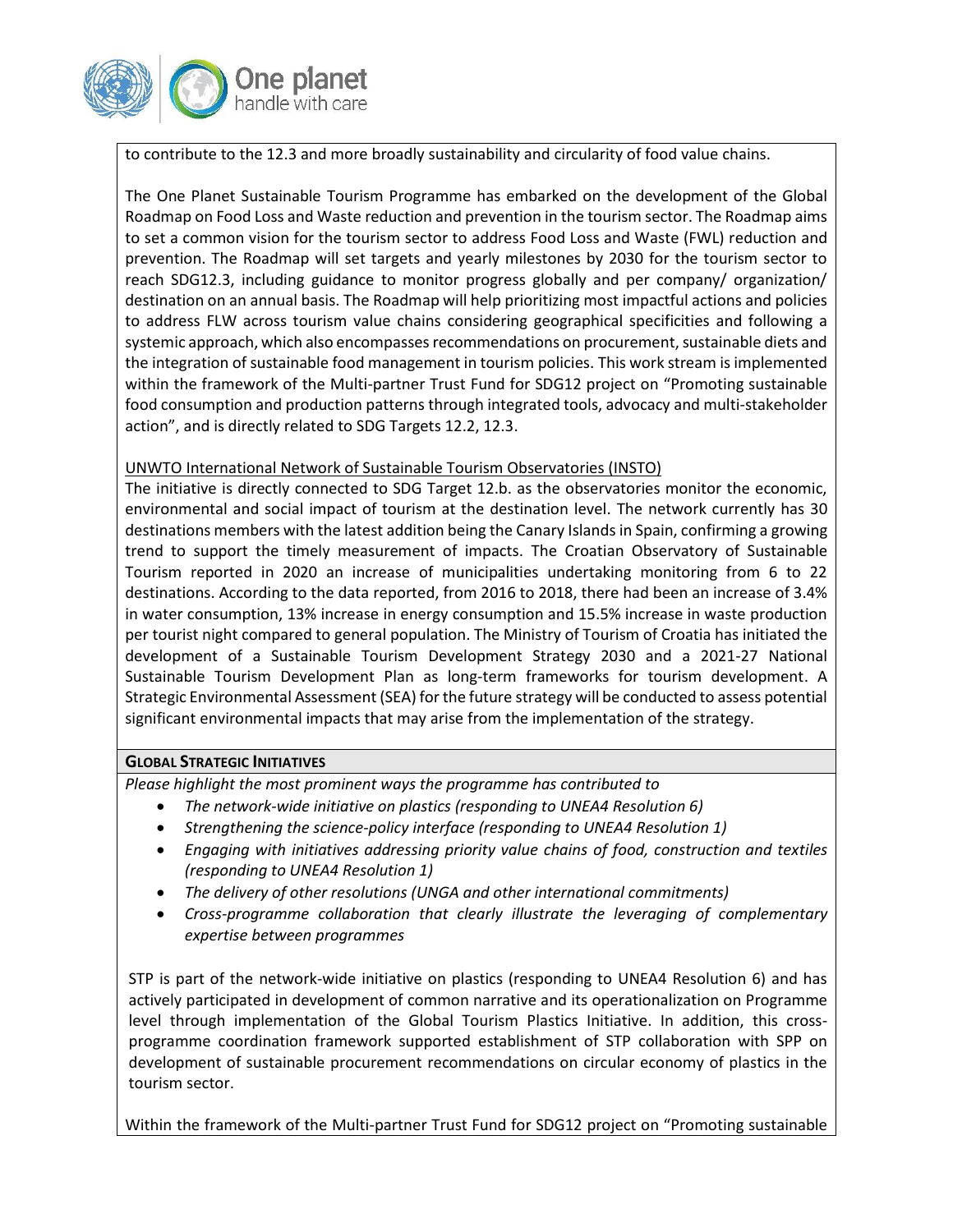

food consumption and production patterns through integrated tools, advocacy and multi-stakeholder action" STP collaborated with UNWTO, UNEP, FAO, UNDP in setting programme priorities of work on the topic of sustainable food value chains and defining common vision for the tourism sector to prevent and reduce food waste and loss.

STP is participating in the Biodiversity Communications working group led by the Consumer Information Programme. Comprehensive feedback was provided for the Sustainable Consumption for Biodiversity and Ecosystem Services discussion paper, with regards to the sections on tourism. Programme partners such as the IUCN Tourism and Protected Areas Specialist Group and the University of Surrey provided feedback as well. SDT also provided feedback to the Sustainable Lifestyles and Education Programme for the preparation of a presentation on the Anatomy of Action to UNEP-Go4SDGs initiative, as well as the desktop research on COVID-19 impacts on lifestyles.

#### KEY CHANGES IN PRACTICES IN 2020

*Shifting to SCP requires changing or adopting new practices. These may include:* 

- *Improving processes*
- *Changing materials / sourcing*
- *Changing hardware / infrastructure*
- *Changing behaviours / perceptions*

*Please identify and describe key changes in practices reported by your programme partners and the expected and/or achieved impacts of these changes.* 

- *Please provide 3-4 concrete examples of changes in practices implemented by your partners or changes that have occurred as a result of activities/initiatives of your partners.*
- o *Please link these concrete examples to the stage(s) of the value chain that they address. These stages are: Finance / investment; Policy / regulation; Product / service design and planning; Research and development / Innovation; Extraction / production of raw materials; Processing of raw materials and making of product parts & components; Production / manufacturing / construction; Packaging; Transportation; Distribution / retail; Service; Use / consumption; Disposal / treatment of waste / Recycling; Not targeting a specific step of the value chain*

#### **Green Worms supporting solid waste management in Southern India**

*Disposal/ Treatment of waste/ Recycling*

Green Worms, signatory of the Global Tourism Plastics Initiative, is a social impact-oriented waste management organization. Its objective is to protect regions more vulnerable to climate change, particularly coastal regions through sustainable solid waste management practices with more emphasis on mitigation of oceanic plastic pollution. To achieve this end, Green Worms collaborate with government bodies, local communities and businesses. Currently organization manages 60-70 tones of solid waste per day and has worked with 80 villages panchayats & municipalities in Southern India and diverted 27,000 tons of plastics waste from dump. In addition to positive environmental impacts, this work supports local communities and created dignified job opportunities for 320 lowincome women in the last five years.

#### **ClubMed supporting local producers in Senegal**

*Extraction/Production of Raw Materials, Distribution/retail*

Club Med Villages generate many direct and indirect jobs. With the closure due to COVID crisis, the entire value chain linked to Club Med's activity is impacted and inevitably the local populations.